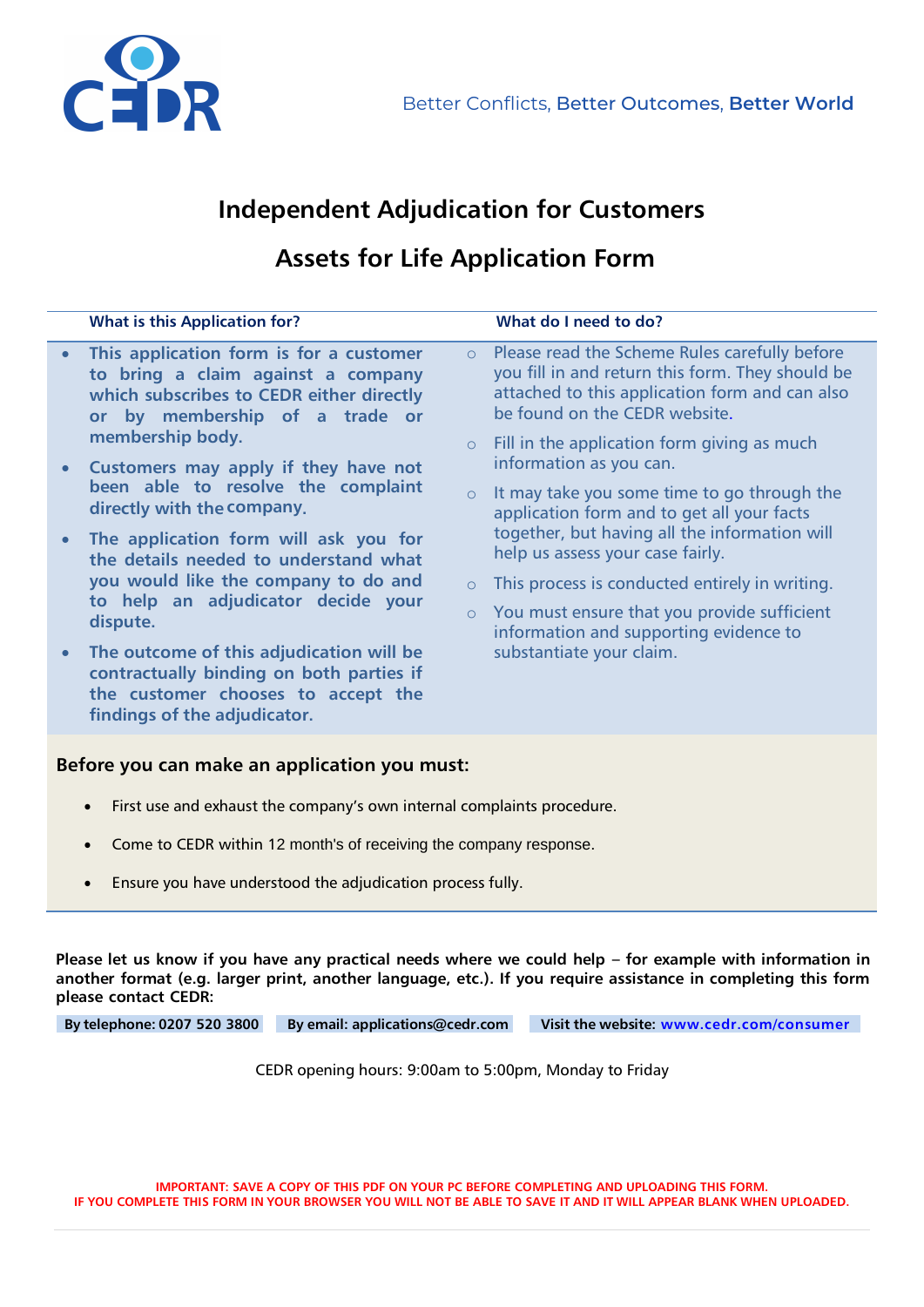

#### **1. About you (the Customer)**

| Please give us your details. |         |  |
|------------------------------|---------|--|
| Full name:                   |         |  |
| <b>Street Address:</b>       |         |  |
| Town:                        | County: |  |
| Postcode:                    | Tel:    |  |
| E-mail address:              |         |  |
| Membership number:           |         |  |

### **2. Representation**

 $\overline{a}$ 

If you have a representative acting for you, please give details below. If you do not have a representative, go to part 3.

| Full name:             |         |  |
|------------------------|---------|--|
| Organisation:          |         |  |
| <b>Street Address:</b> |         |  |
| Town:                  | County: |  |
| Postcode:              | Tel:    |  |
| E-mail address:        |         |  |

(If you give the address of a representative, this is the address we will write to about this application.)

## **To be signed by the customer**

I hereby give my authority for the above named person to represent me:

| Signature: |  |
|------------|--|
|            |  |

Print name: Date:

## **3. Company details**

| Company:               |         |  |
|------------------------|---------|--|
| <b>Street Address:</b> |         |  |
| Town:                  | County: |  |
| Postcode:              | Tel:    |  |
| E-mail address:        |         |  |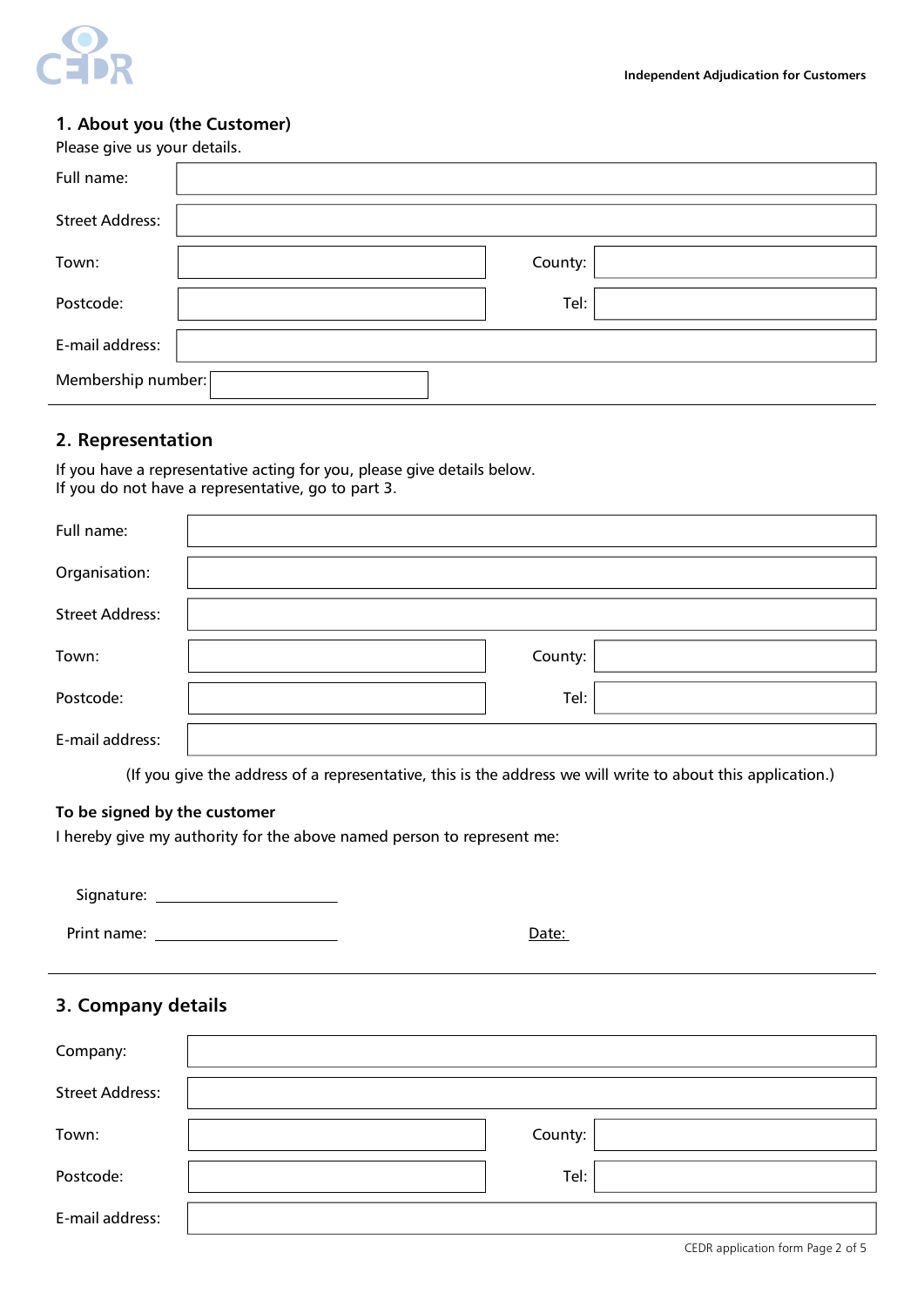

### **4. Issues in dispute**

In the space below, please tell us what service or event you complained to the Company about.

Date the service was provided:

Date you first complained to the Company: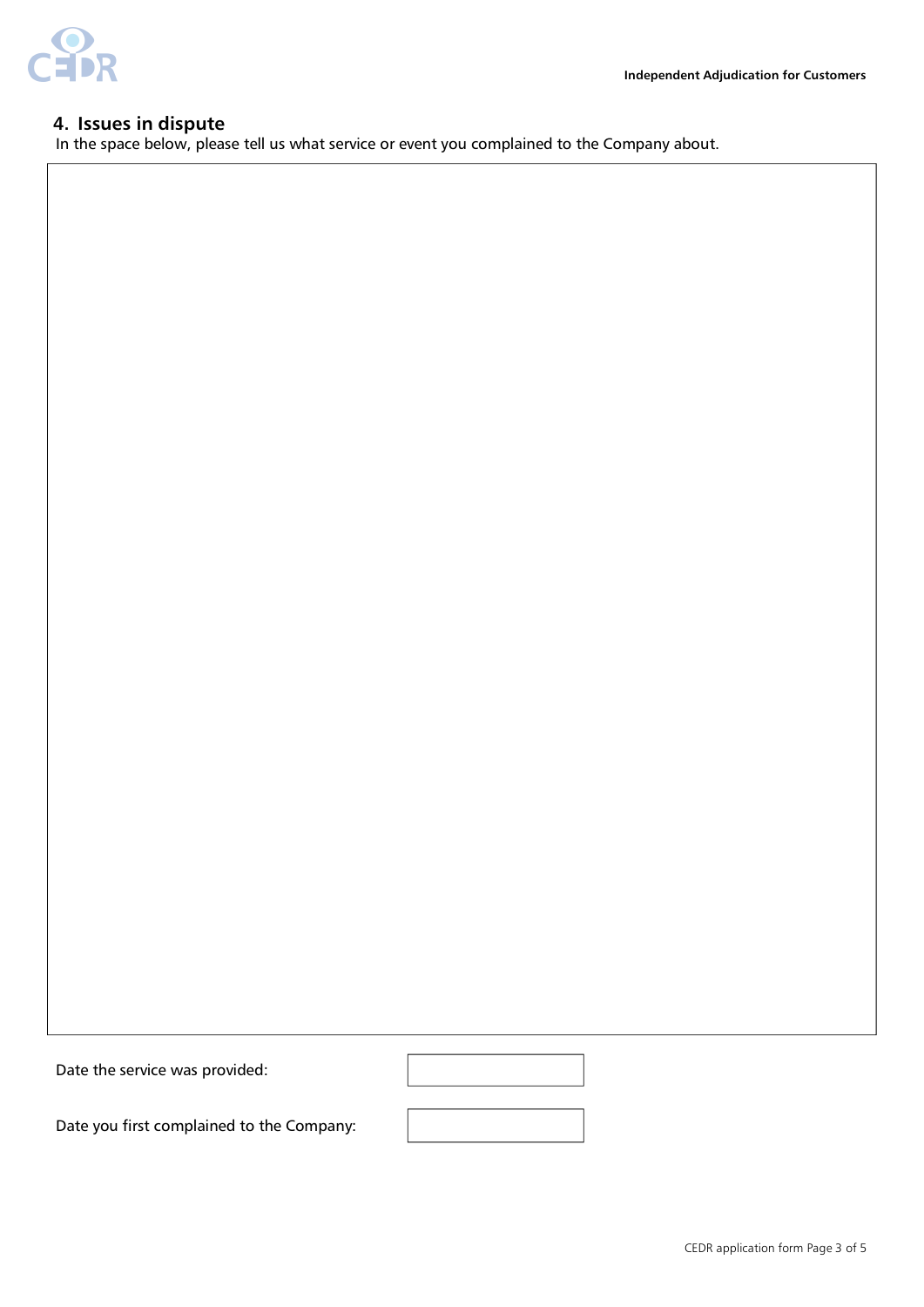

## **5. What actions would you like the Company to take?**

(Tick all the boxes that apply)

| Give you an apology |  |  |  |
|---------------------|--|--|--|
|                     |  |  |  |

Give you an explanation  $\vert \vert$  Take some practical action

Please specify:

## **6. What Redress are you claiming and why?**

If you are asking the adjudicator to order the company to carry out some work or to order compensation then you must specify the details and likely cost in this application and provide evidence to justify the redress claimed. Please ensure you record everything in this application as you cannot change these details at a later date.

Please break down your claim by providing a value for each item you are claiming for and provide the reason why you are claiming that amount.

| Item | <b>Claim Reason</b> | Amount<br>Claimed (£) |
|------|---------------------|-----------------------|
|      |                     |                       |
|      |                     |                       |
|      |                     |                       |
|      |                     |                       |
|      |                     |                       |

**Please continue on a separate sheet if required but ensure the total amount you are claiming is completed in the next box below.**

**Total Claimed:**